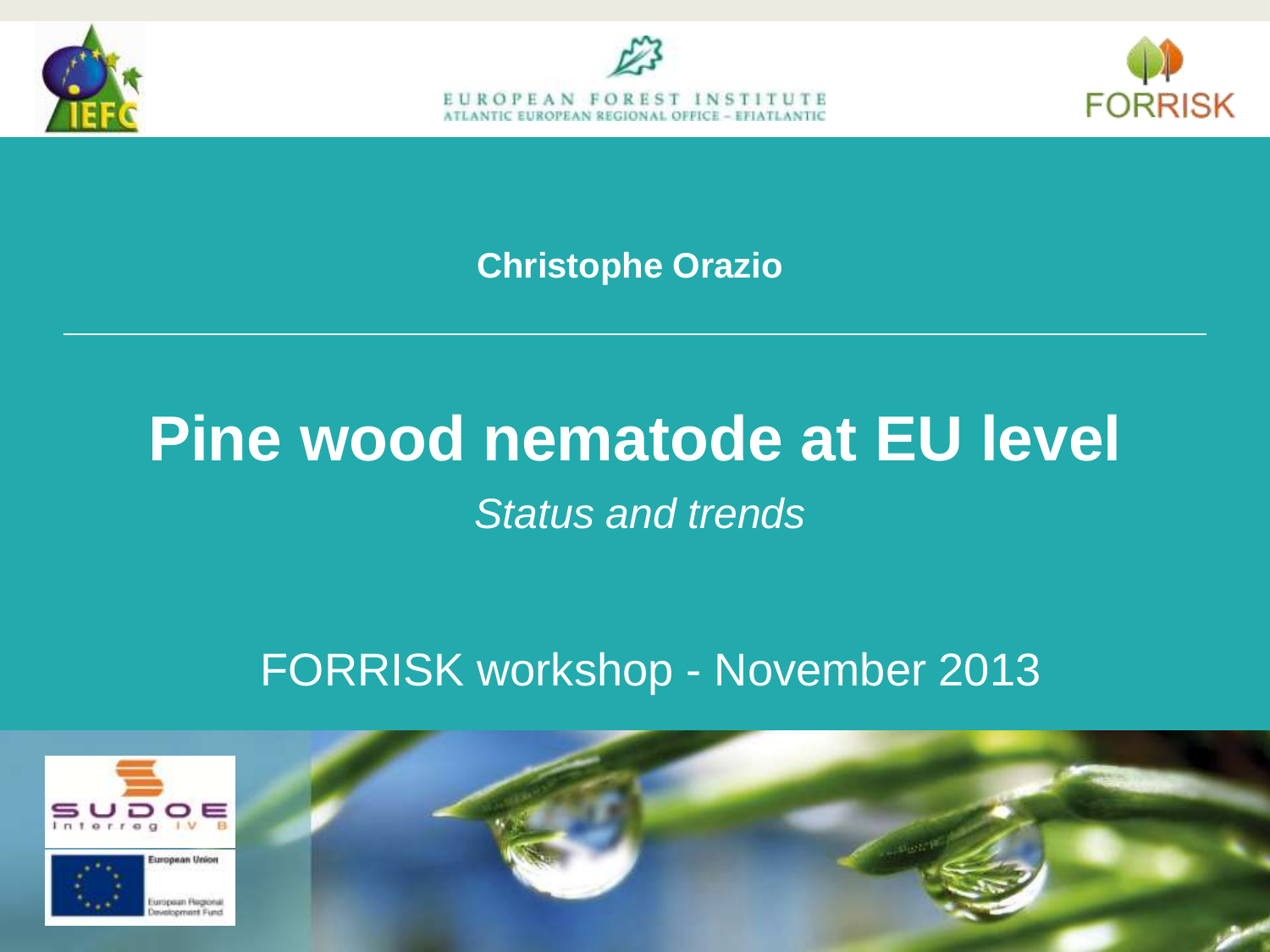





# **Can we improve communication and cooperation on Pine wood nematode between countries?**

- The EU regulation
- A tentative webpage by EFIATLANTIC
- The practice
- Challenges and benefit for a Pine wood nematode group

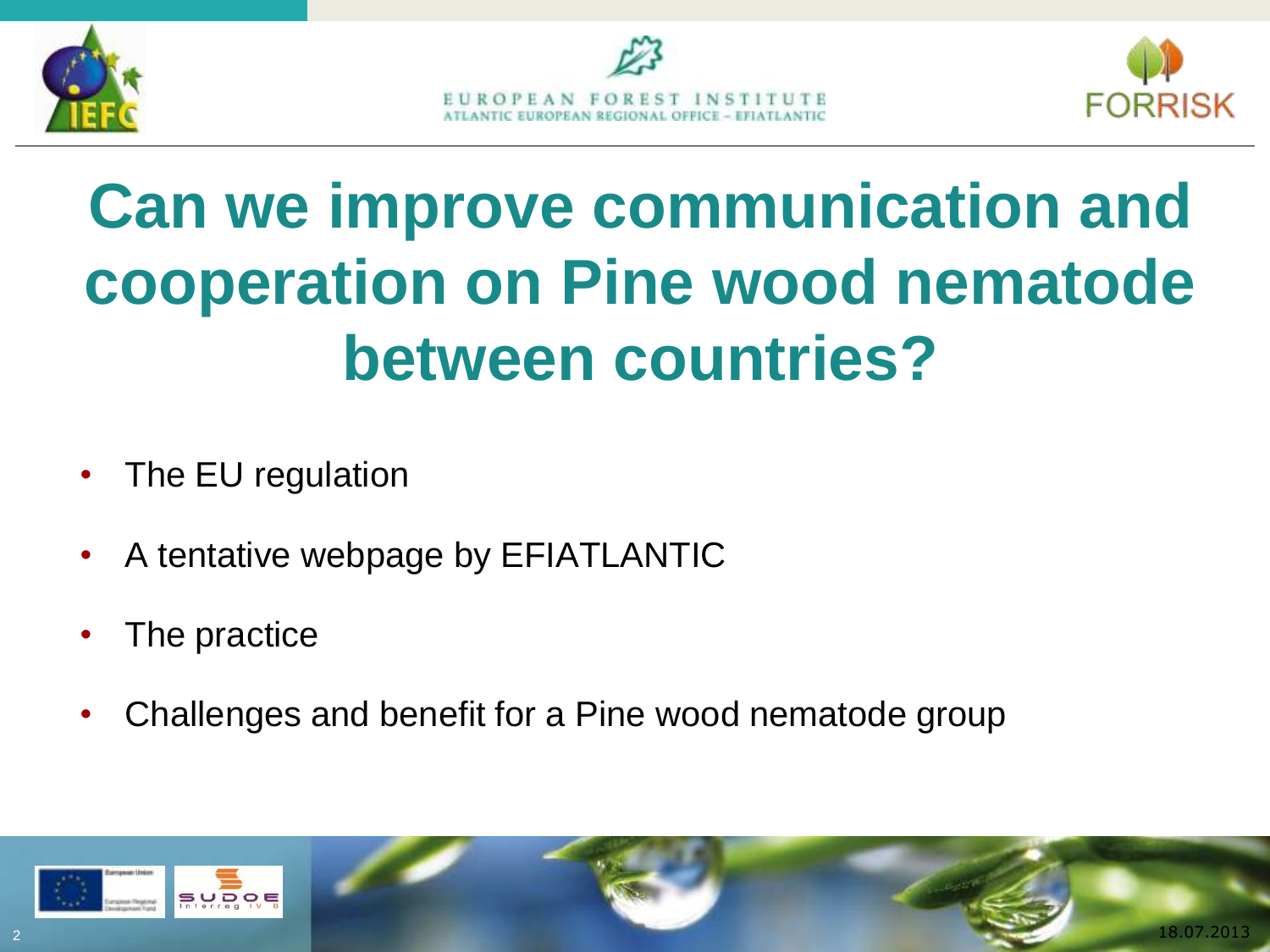





#### **The EU regulation**

- Three directives evolved with time and situation:
	- From simple general eradication measures (2000/29/EC)
	- Additional recommendations related to pine wood nematode biology and transportation (2006/133/EC)
	- Additional recommendations related to new situation when eradication appears unrealistic (**2012/535/EC**)

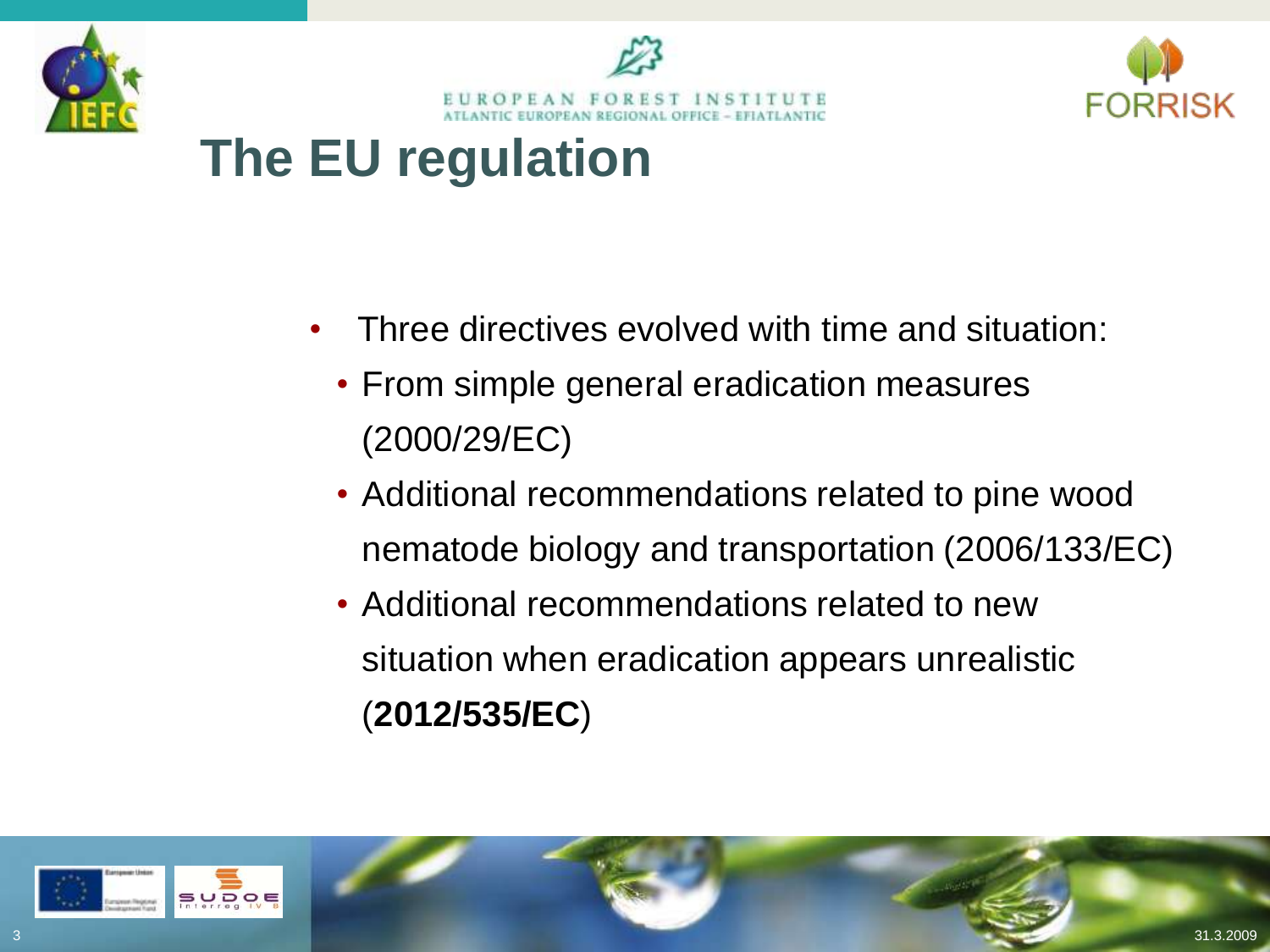





#### **Item covered by directives in affected countries**

- Portugal buffer zone with annual survey to prevent PWN introduction – **MS** and EU should be informed
- Eradication in demarcated area (infested + buffer zone) for 4 years AND containment zone
- Operator and public should be informed of these zones
- Movement of susceptible material in demarcated areas subject to restriction and control
- Facilities to treat material with information to MS and EU : list of producer and facilities

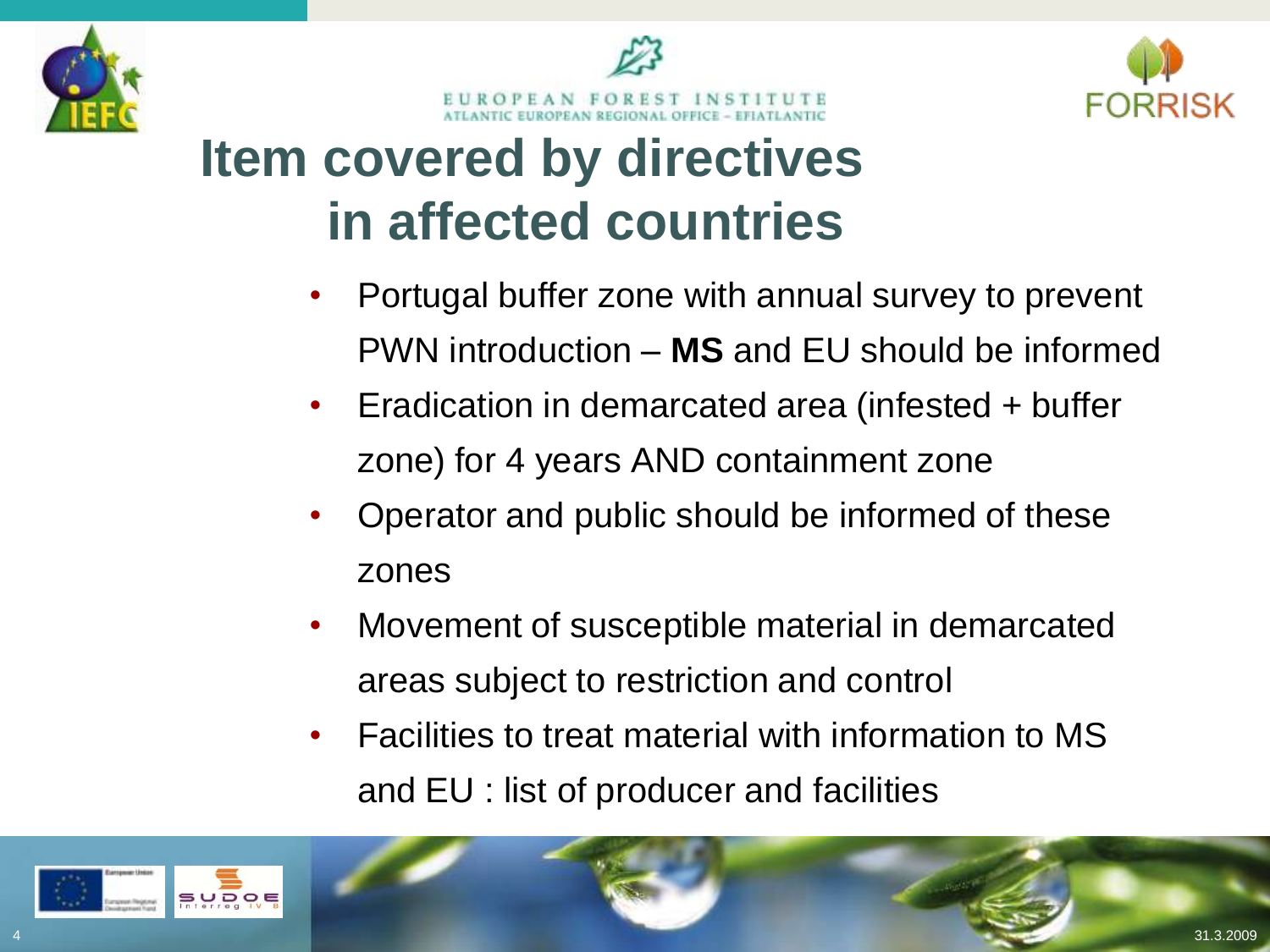



**FORRISK** 

## **Item covered by directives general**

- Revision of decision after 3 years to take into account technical and scientific development
- Audits check measures implemented by MS and provide recommendations

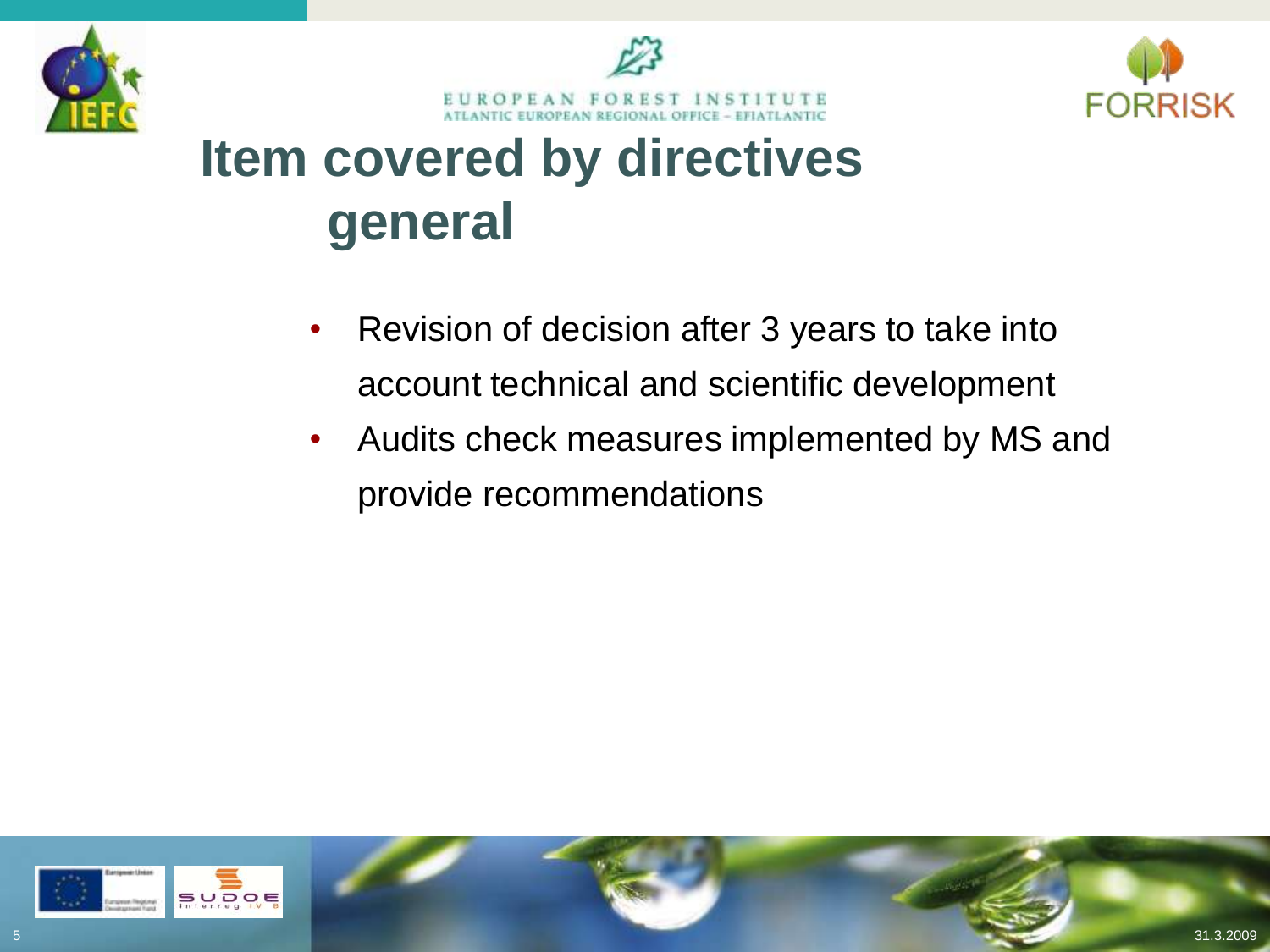





#### **Item covered by directives in non affected countries**

- Preparation of contengency plan with evaluation send to EU
- Annual survey to prevent PWN introduction

**Member State:**

• Communication to EU of the survey result

|                                                | <b>General forest surveillance</b> |                         |                        |                                                          |         |                             |               |                                            |                                          |  |  |  |
|------------------------------------------------|------------------------------------|-------------------------|------------------------|----------------------------------------------------------|---------|-----------------------------|---------------|--------------------------------------------|------------------------------------------|--|--|--|
| No of hectares<br>with host species linspected | No of hectares No of               | lobservation<br>lpoints | lNo of<br>linspections | No of samples No of positive No of<br><sup>I</sup> taken | samples | Monochamus trapped<br>traps | No of vectors | No of<br>samples of<br>vector<br>lanalysed | IN° of positive<br>samples of<br>lvector |  |  |  |
|                                                |                                    |                         |                        |                                                          |         |                             |               |                                            |                                          |  |  |  |

*1) Only applicable if targeted inspections are carried out at predefined observation points (e.g. geo-referenced)*

| Risk areas 2)                              |                      |                       |                                    |                                   |                                       |  |                                                                                                      |                      |  |  |
|--------------------------------------------|----------------------|-----------------------|------------------------------------|-----------------------------------|---------------------------------------|--|------------------------------------------------------------------------------------------------------|----------------------|--|--|
| No of risk areas No of risk<br>lidentified | lareas<br>linspected | No of<br>linspections | No of<br><b>Isamples</b><br>ltaken | No of positive<br><b>Isamples</b> | No of<br>Monochamus trapped<br>ltraps |  | $\vert$ No of vectors $\vert$ No of samples $\vert N^{\circ}$ of positive<br>lof vector<br>lanalysed | samples of<br>vector |  |  |
|                                            |                      |                       |                                    |                                   |                                       |  |                                                                                                      |                      |  |  |

*2) Surveys at sites with the highest likelihood of pinewood nematode (e.g.forests within 5km radius of harbours) - see EU survey protocol 2009*

| <b>Nurseries</b> |                        |              |                 |                 |                     |  |                                                                                      |            |  |  |  |
|------------------|------------------------|--------------|-----------------|-----------------|---------------------|--|--------------------------------------------------------------------------------------|------------|--|--|--|
| No of nurseries  | INo of nurseries No of |              | lNo of          | No of positive  | lNo of              |  | $\overline{N}$ No of vectors $\overline{N}$ No of samples $\overline{N}$ of positive |            |  |  |  |
|                  | linspected             | linspections | <b>Isamples</b> | <b>Isamples</b> | Monochamus Itrapped |  | lof vector                                                                           | samples of |  |  |  |
|                  |                        |              | ltaken          |                 | traps               |  | lanalysed                                                                            | vector     |  |  |  |
|                  |                        |              |                 |                 |                     |  |                                                                                      |            |  |  |  |

| Wood processing industry (wood inspection) |                           |                        |                           |                                         |                     |  |                                                                                                       |            |  |  |
|--------------------------------------------|---------------------------|------------------------|---------------------------|-----------------------------------------|---------------------|--|-------------------------------------------------------------------------------------------------------|------------|--|--|
| No of sites<br>lidentified                 | No of sites<br>linspected | lNo of<br>linspections | INo of<br><b>Isamples</b> | No of positive No of<br><b>Isamples</b> | Monochamus Itrapped |  | $\blacksquare$ No of vectors $\blacksquare$ No of samples $\blacksquare$ N° of positive<br>lof vector | samples of |  |  |
|                                            |                           |                        | taken                     |                                         | traps               |  | lanalysed                                                                                             | vector     |  |  |

*Please use this form for the data submission and please do not change the format.* 

*If you may wish to send regional data in addition to the national data to the Commission, please use separate forms for each of the regions*

SUDOE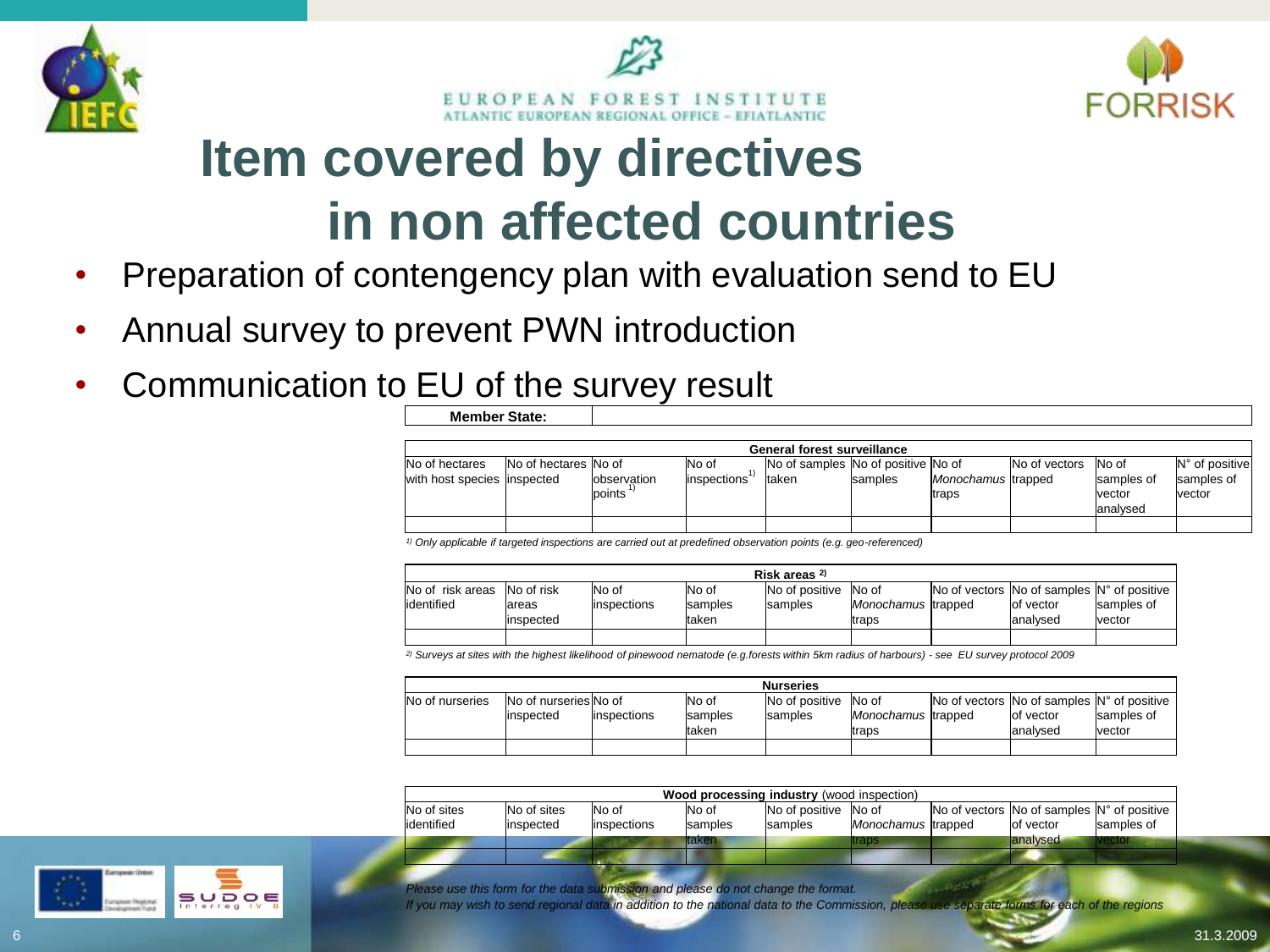





#### **Conclusion on Legal framework**

- All component are there :
	- Definition of zones including 3\*300km clearcut-beld
	- Definition of wood treatment and certification of societies
	- Definition of eradication and buffer management
	- Definition of road control
	- Audits
	- Co funding : 19 millions (clear-cut belt), 21M heat treatment, 9M monitoring…

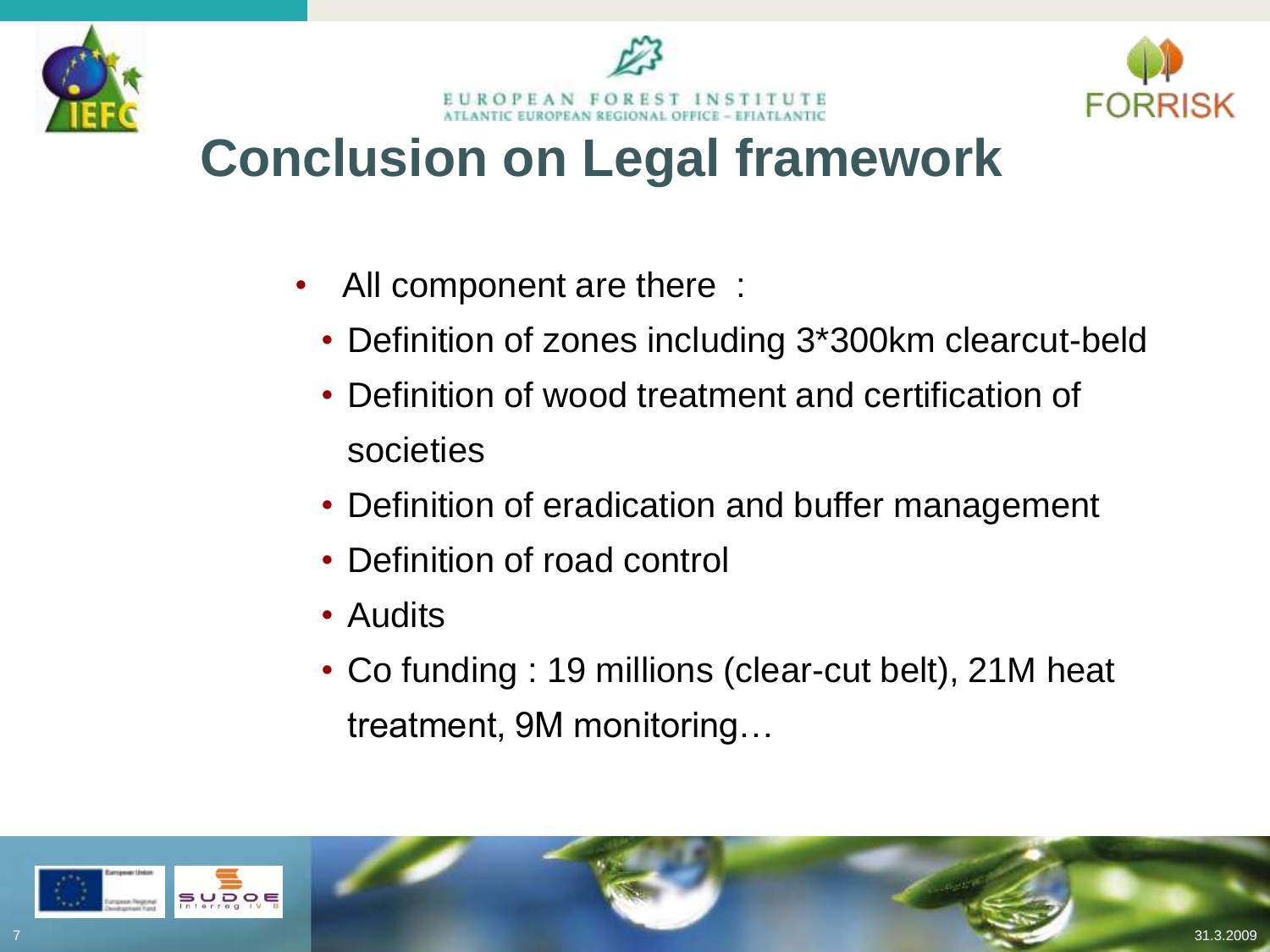





## **Lot's of information available online even maps**

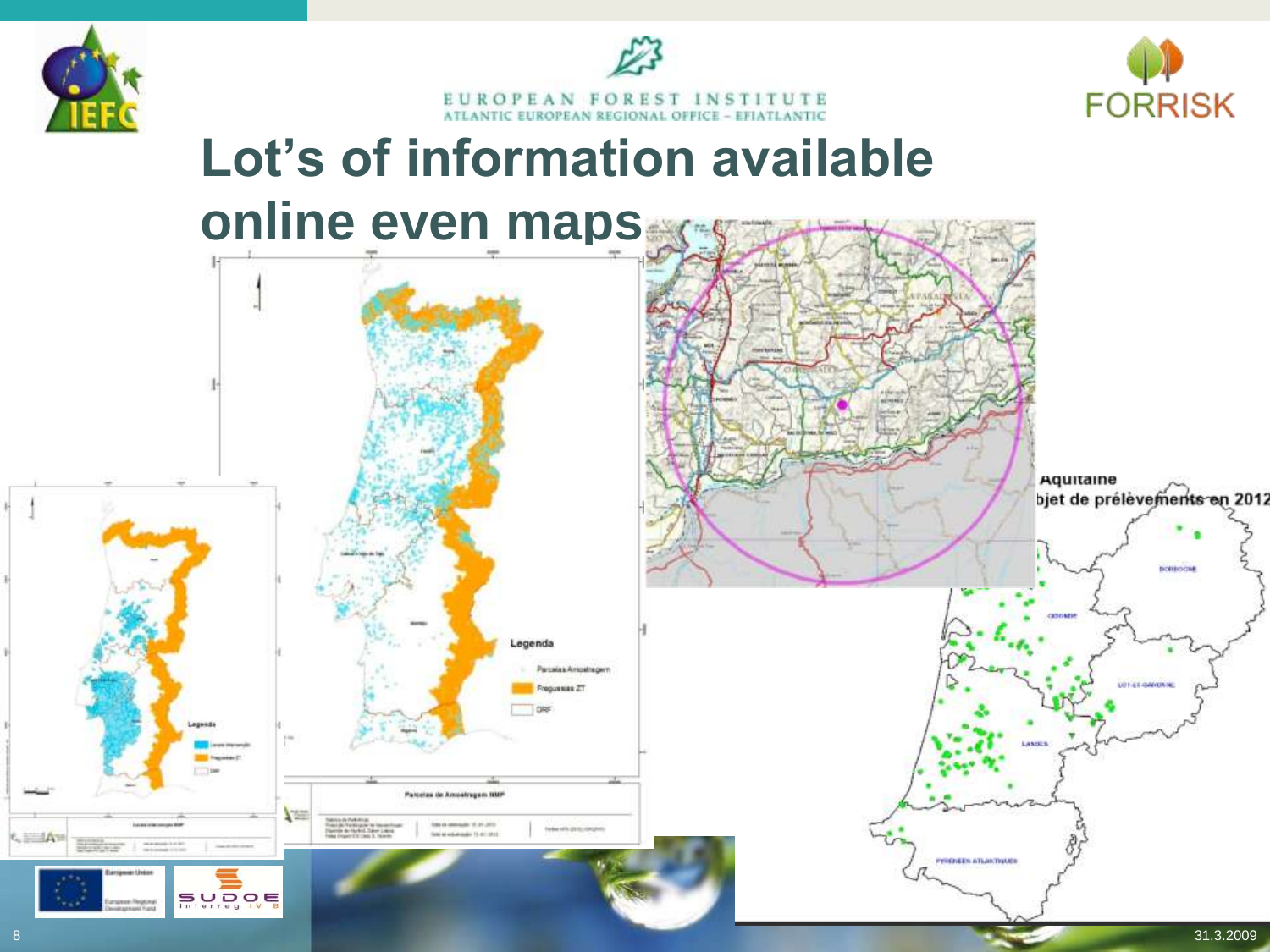





#### **A tentative « information centre »**

- Some of the document are hidden on EU website and not easily found, especially when national administration don't refer to it
- A webpage with all up-to-date links can help
- Can work only with support of a group
	- Legal framework
	- Ongoing EU actions

SUDOE

- **Norms for treatment**
- Organisations in charge of PNW risk management
- Publication of interest in many languages



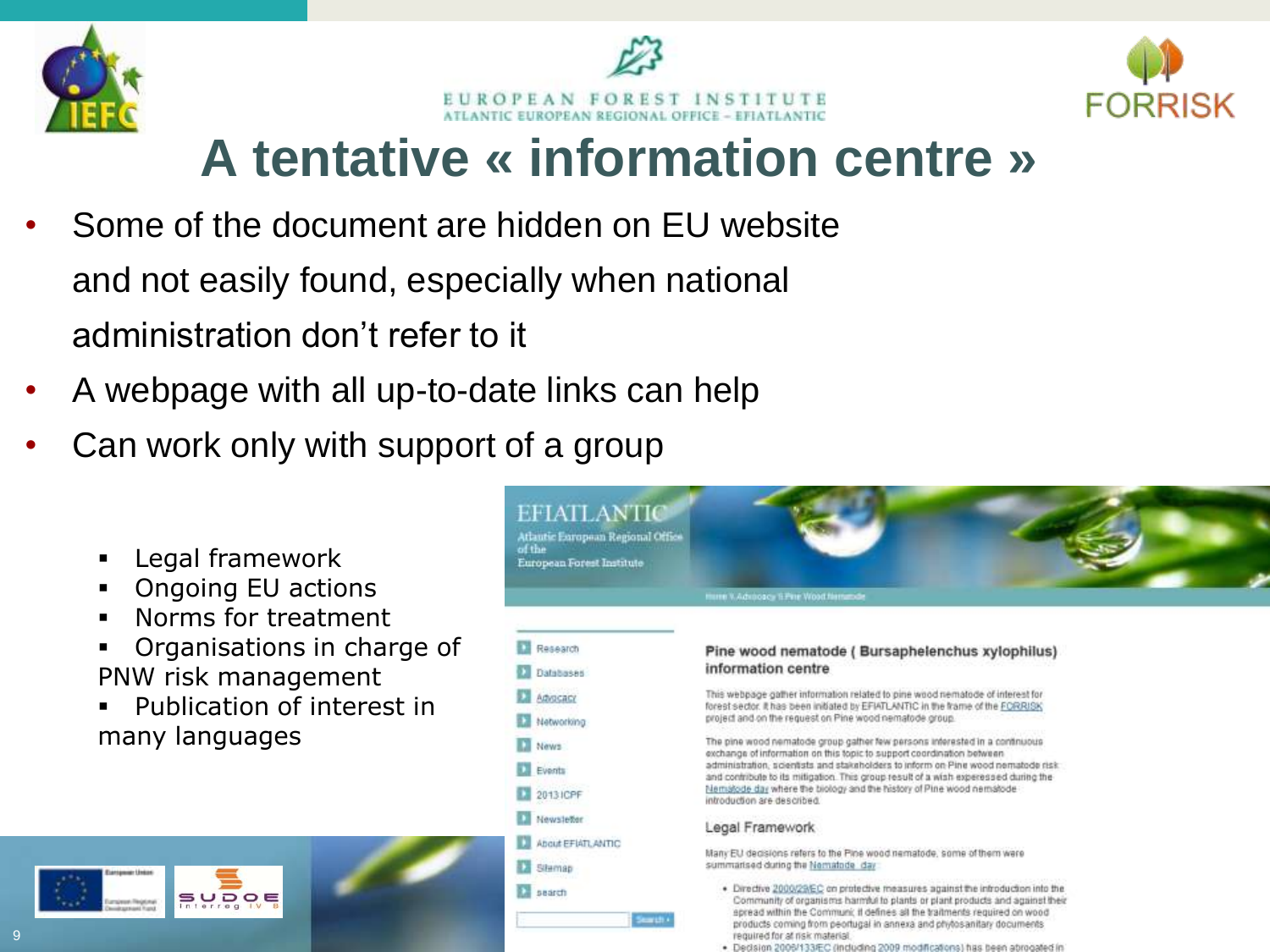





## **In practice**







- In practice the comments from stakeholders are :
	- Lack of information
	- Lack of concertation between boundaries
	- Unadapted measures (what to do with wood in buffer zones)
	- Administration having "simply" applying rules
	- Lack of economical considerations
- Scientist criticises some of the measures:
	- Eradication without trapping
	- Monocamus fligth capacity...

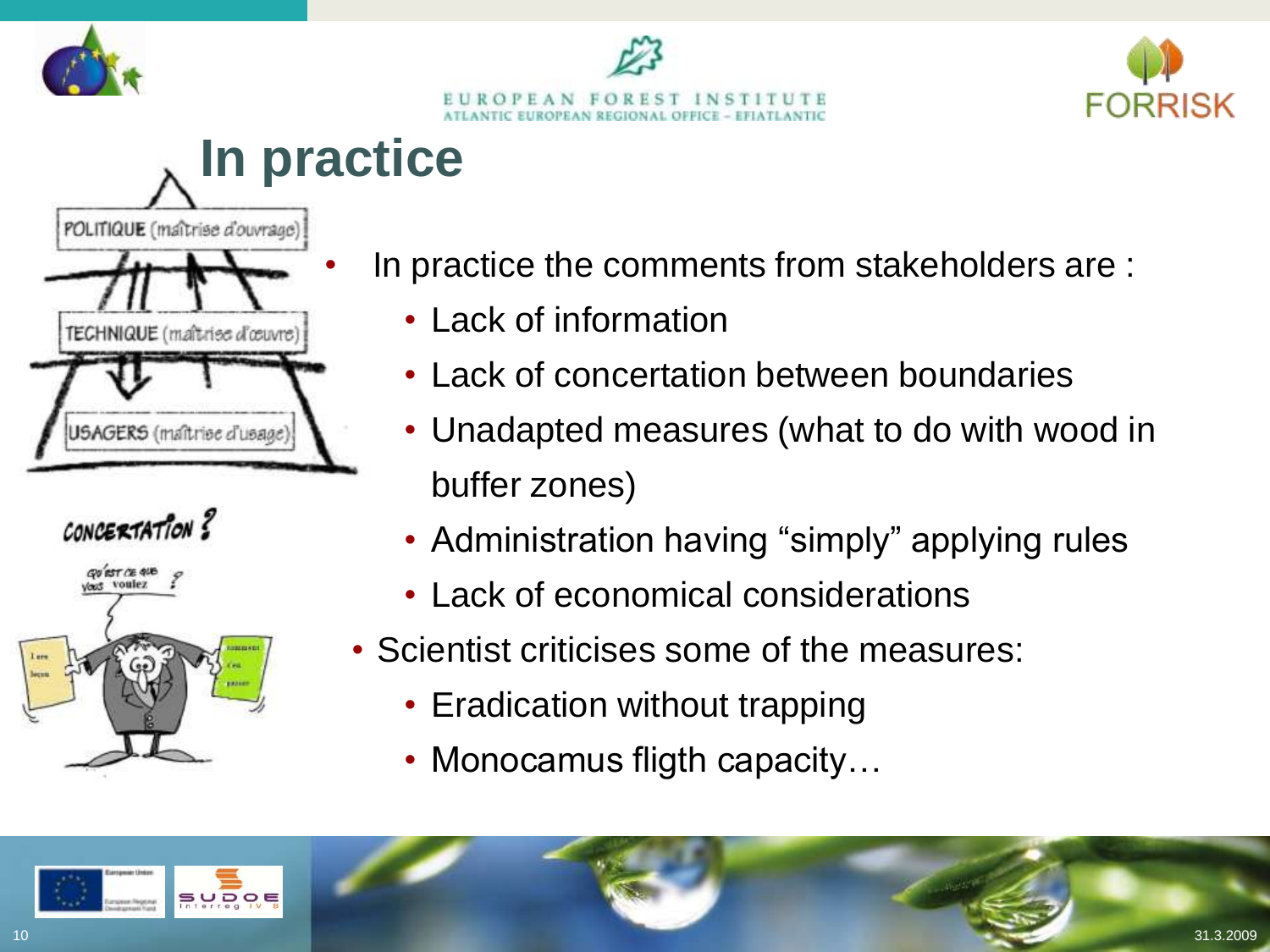





## **In practice : the transboundary issue**

- The demarcated areas are supposed to be transboundary :
	- Was it the case in Galicia?
	- How is it organized?
	- Coordinqtion for road controls?
	- Members states are supposed to communicate the demarcated areas to others MS in one months!
		- List managed by EU is online transmitted to who?
		- Global optimisation?

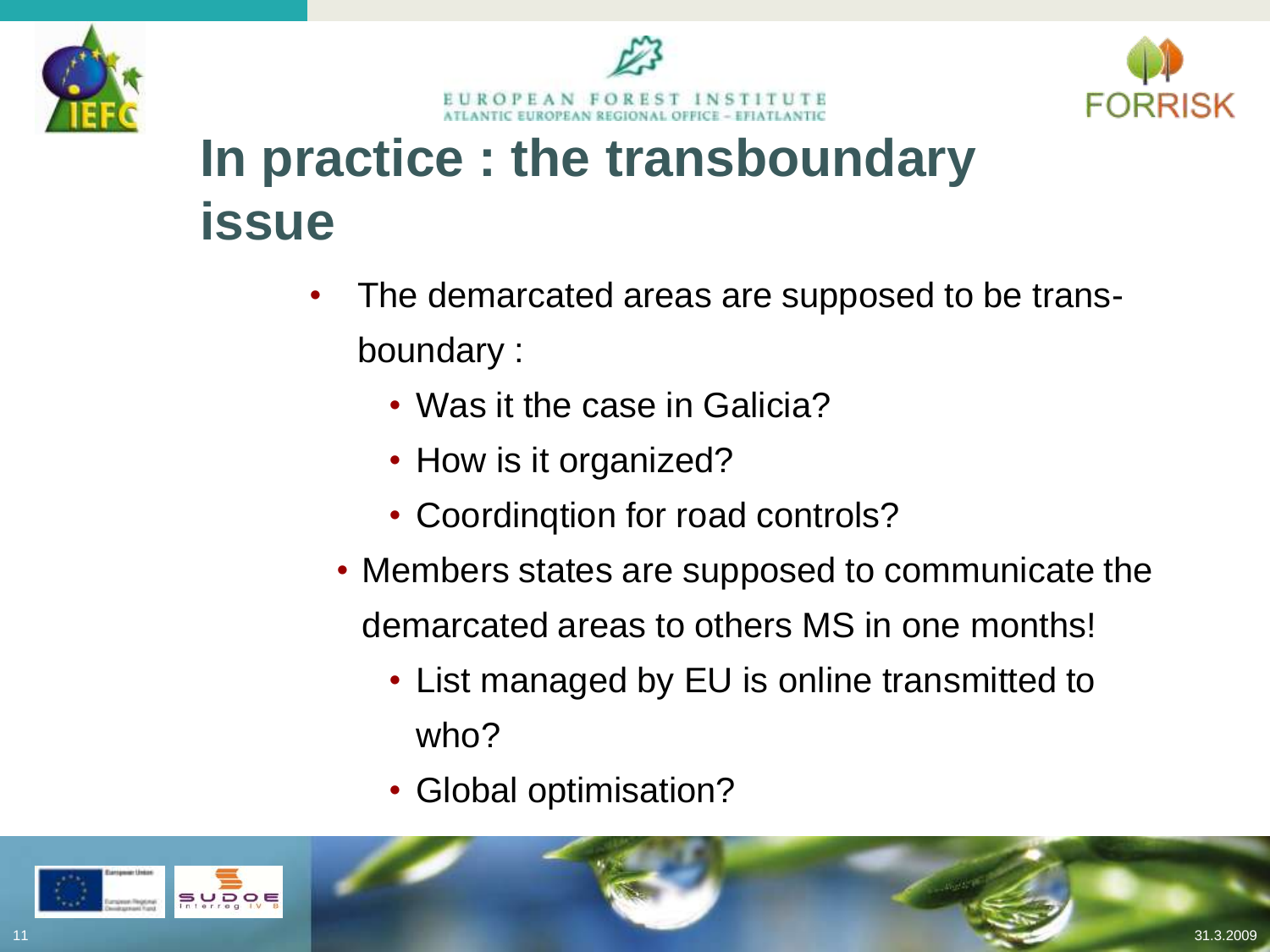





## **Challenge for communication and PWN group**

#### **One step done ambitious programme for the PWN group of 7 persons:**

- **To monitor issue and status of nematode in Europe** (and in the world?)
- **To produce a reference information centre**
- Spread the results of scientific projects
- To provide information on genetic breading and conifers more susceptible to be affected by the damage
- To exchange about ongoing measures and monitoring in the regions concerned by Nematode
- Listing and comparison of existing measures at European/national/regional level
- Estimate of impacts (economic, sanitary, …) of this measures
- Dialogue between experts

#### LACK OF RESSOURCES

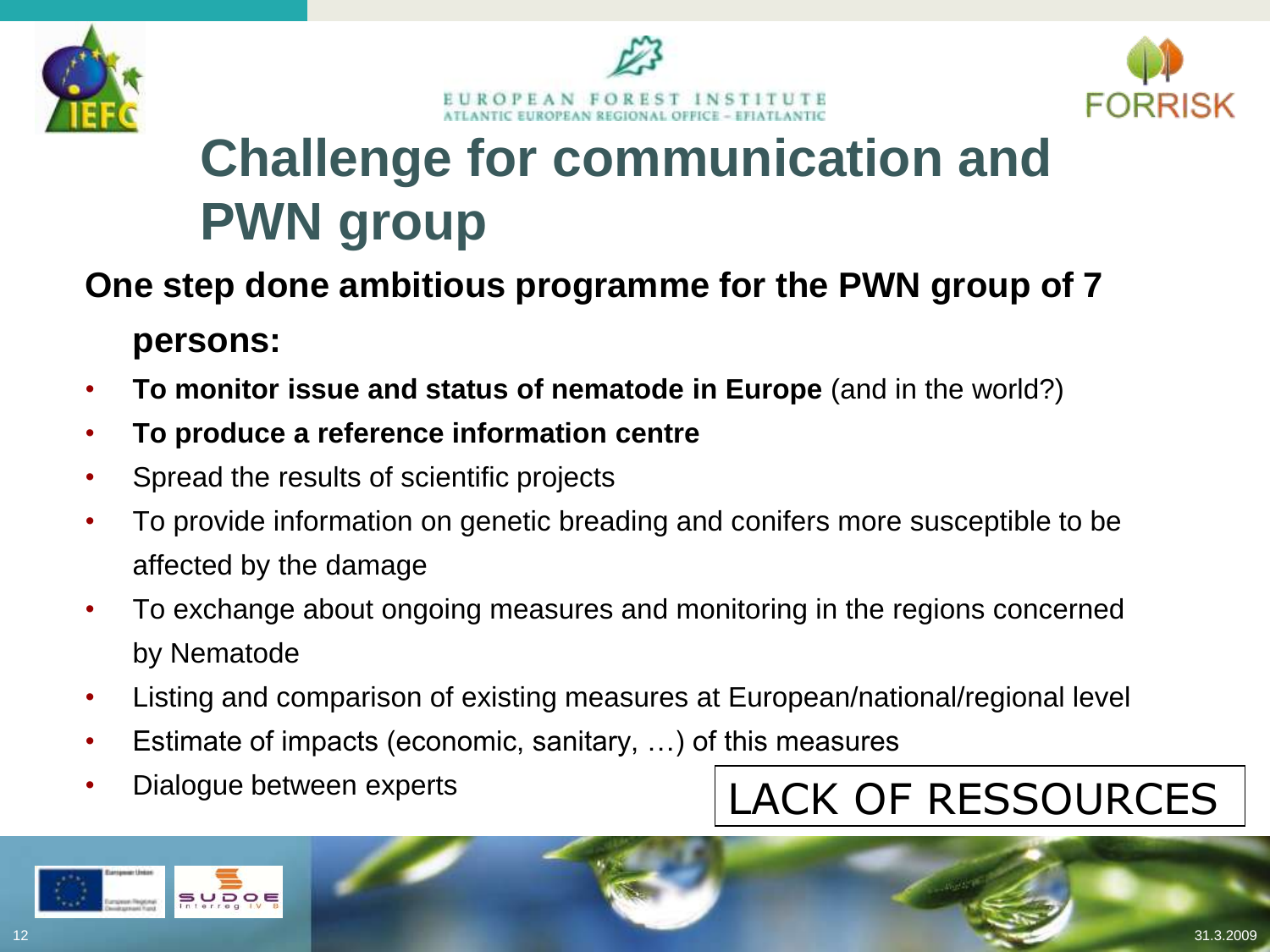





## **Challenge for communication and PWN group**

#### **Information is there but not always easy to reach:**

- Linguistic barreer
- Intellectual assumption : the truth is hidden
- Delays : many versions of documents
- What information is useful?



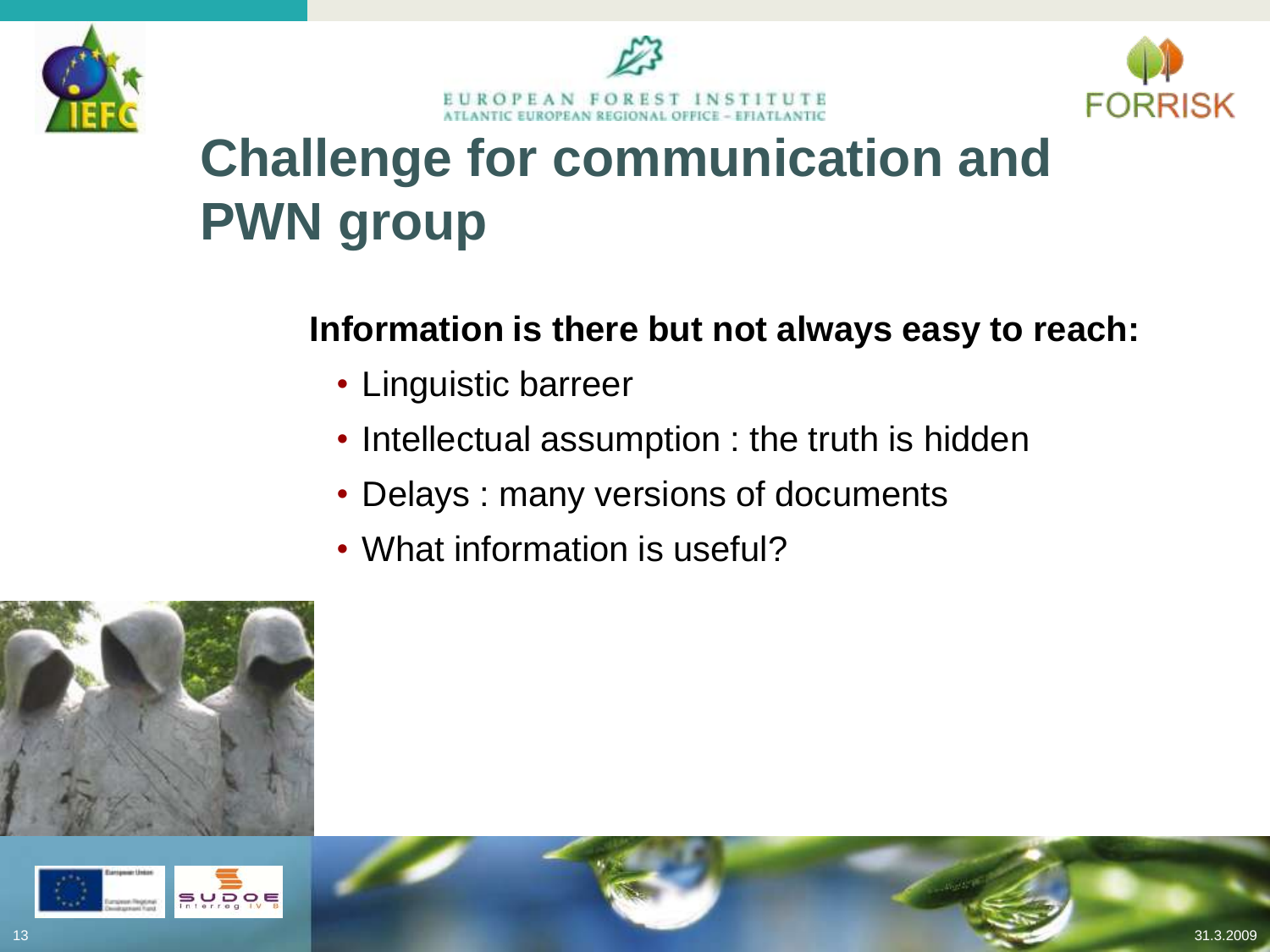





## **Challenge for comunication and PWN group**

#### **Information is there but not always easy to reach:**

- Linguistic barrier
- Intellectual assumption : the truth is hidden
- Delays : many versions of documents
- What information is useful? (does everybody need a real time map of positive sampling in Portugal or only Spanish administration?)